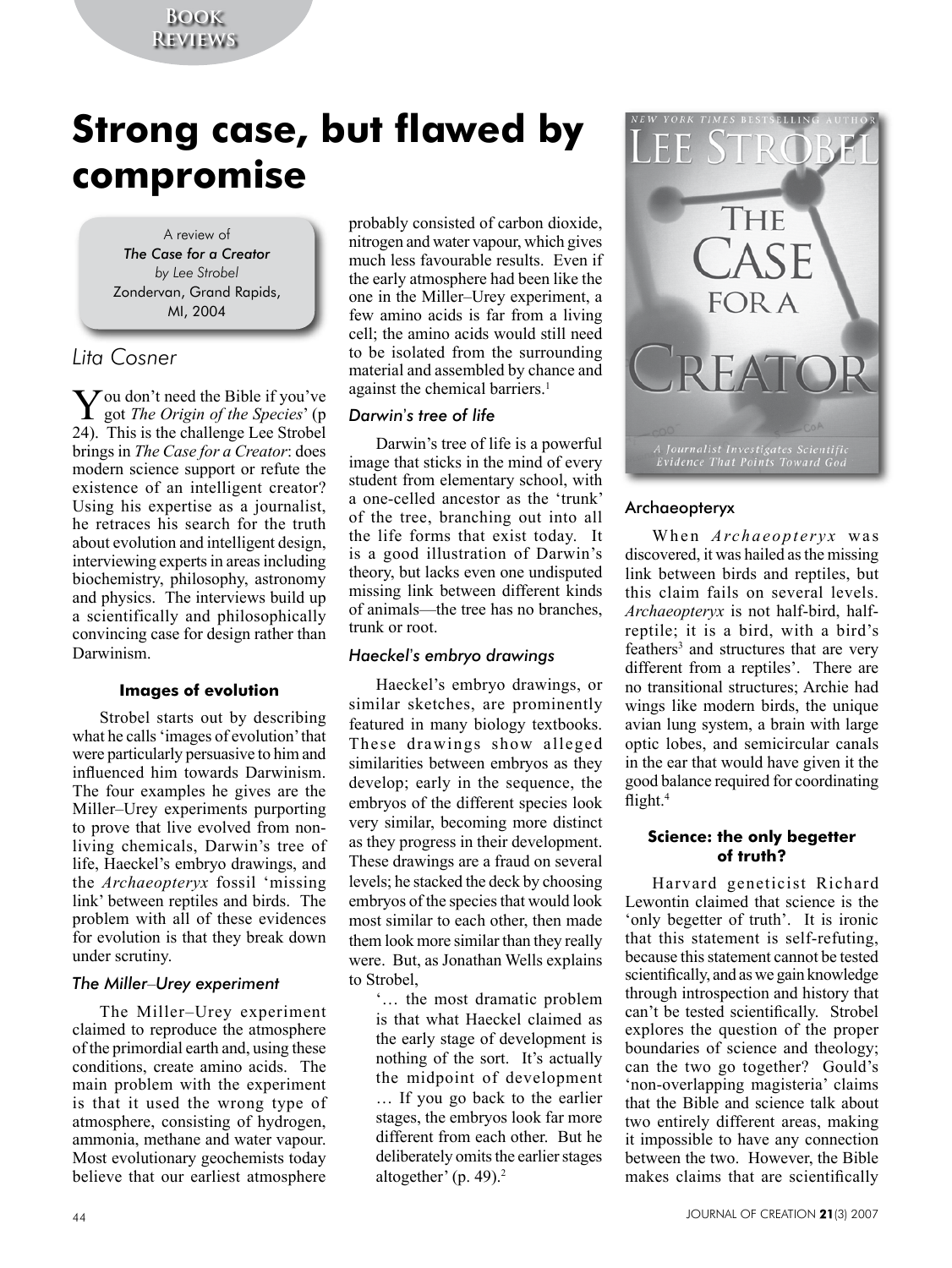testable, and the validity of its moral and spiritual message relies on its accuracy in all testable areas. Jesus' statement, 'If I told you earthly things and you do not believe, how will you believe if I tell you heavenly things?' (John 3:12) shows the futility of trying to separate the Bible's moral claims from its historical claims, including those that are scientifically testable.

The Darwinist has a problem when trying to invoke naturalistic causes for the origin of the universe; there is no nature to invoke before nature exists! Stephen Meyer explains, 'You can invoke neither time nor space nor matter nor energy nor the laws of nature to explain the origin of the universe' (p. 77). In other words, something outside of time and space and the laws of nature had to case all those things. Only theism provides an adequate answer for what caused the universe, although one does not need to believe that the God of the Bible is the Creator to use this argument.

Meyer also debunks the notion of the unbiased secular scientist:

'Every scientist has a motive … but motives are irrelevant to assessing the validity of scientific theories … If every person in the Intelligent Design movement were a fundamentalist who attends Baptist Bible Church, it wouldn't matter. Their arguments have to be weighed on their own merits' (p. 85).

Otherwise, critics would be guilty of the *genetic fallacy*. 5

#### **Bad design?**

Some Darwinists claim that evolution must be true on the basis of 'bad design' in certain structures. However, this argument is a *theological* argument, not scientific. People who claim that a structure is badly designed often fail to weigh the benefit of a structure to an organism versus the resources it uses. Most structures that evolutionists claim are 'badly designed' are adequate for the creature's needs, and indeed the alleged 'bad design' turns out to be essential. A good example is the allegedly backwardly wired retina, an arrangement that turns out to be essential so that the light receptors can be regenerated and

cooled. 6 Furthermore, recent research shows that the eye even has a fibreoptic plate comprising the Müller cells that efficiently guides light through the nerve network.7

And in a case of true deficiency, it is easier for the creationist to explain how the Fall could corrupt an originally good structure than for an evolutionist to explain how that structure came to exist through mutation.

#### **Cosmic design**

Our universe is surprisingly suitable for life. This used to be taken for granted, but it has become clear relatively recently how remarkable the universe is. The fine-tuning of some of the constants is described as like throwing a dart from outer space towards the earth and hitting a precise atom.

So some opponents have used this as 'evidence' of multiple universes.<sup>8</sup> However, these extra universes could not be observed, even in principle, so this is not science but special pleading. The multiverse theory is really the result of an *a priori* rejection of a designer, not science, and still fails to explain where they came from. If sceptics use Ockham's Razor to reject a Designer, then *a fortiori* this should shave off these extra unobserved and unobservable universes and recognize that a Designer is actually a more parsimonious explanation.

#### *Water*

It used to be assumed that anywhere there is liquid water, life could flourish. Every time a new story comes out about a slight possibility of liquid water on a celestial body, it is inevitable that the possibility of life on that planet will be mentioned. However, the requirements for life on a planet are much more complicated than 'just add water', there are many criteria that must be met. Indeed, water is a huge obstacle for the origin of first life, because it tends to break down large molecules and inhibit their formation in the first place.<sup>9</sup>

#### *Sun*

For a planet to support life, it has to be in a certain place in the galaxy. It cannot be close to the centre because of the powerful black holes, and it also has

to be away from the spiral arms which have many dangerous supernovas. The safest place is in between two of the spiral arms in the outer regions of the galaxy, but this region has less of the heavy elements needed to make a planet (but this presupposes an evolutionary origin of the planets which has major problems<sup>10</sup>). The sun is located in the exact best place in the galaxy for life. And it is in the unique *co-rotation radius*, where the star's orbital speed matches that of the spiral arms, otherwise the sun would cross the arms too often and be exposed to supernova explosions.<sup>11,12</sup>

Earth's position in the solar system is also ideal for life. If a planet is too close to the sun, all the water will evaporate; if it is too close, the water will freeze. There is a small area around a star where a planet's orbit must be to have liquid water, this is the *circumstellar habitable zone* (CHZ). However, life can only occur in its inner edge; the outer parts of the CHZ require high levels of carbon dioxide in the atmosphere to trap the sun's radiation and keep the water liquid, so there could not be enough oxygen in the air for animal life. A planet would also have to have a near-circular orbit; it would do no good for a planet to have liquid water for half the year and frozen oceans the other half.

It has long been assumed that our sun is an ordinary star; most highschool science classes learn how ordinary and run-of-the-mill our sun is. But the sun is far from ordinary—for one thing, it is in the top 10% of stars in our neighbourhood; for another, it has many features that make it ideal for life on earth. It emits the right combination of red and blue light, ideal for photosynthesis.

#### *Moon*

The moon is an important feature: it is so massive relative to the earth (1*/*81) it stabilizes the tilt of earth's axis, and generates tides that circulate ocean water and keep it fresh.13

Our moon can also cause total solar eclipses, which have greatly advanced astronomy. This can occur because of the fine match-up: the moon is both 1/400 the size of the sun, and 400 times closer, so they have the same angular size in the sky: 0.5'. Yet a blind spot of this book is that it fails to realize that